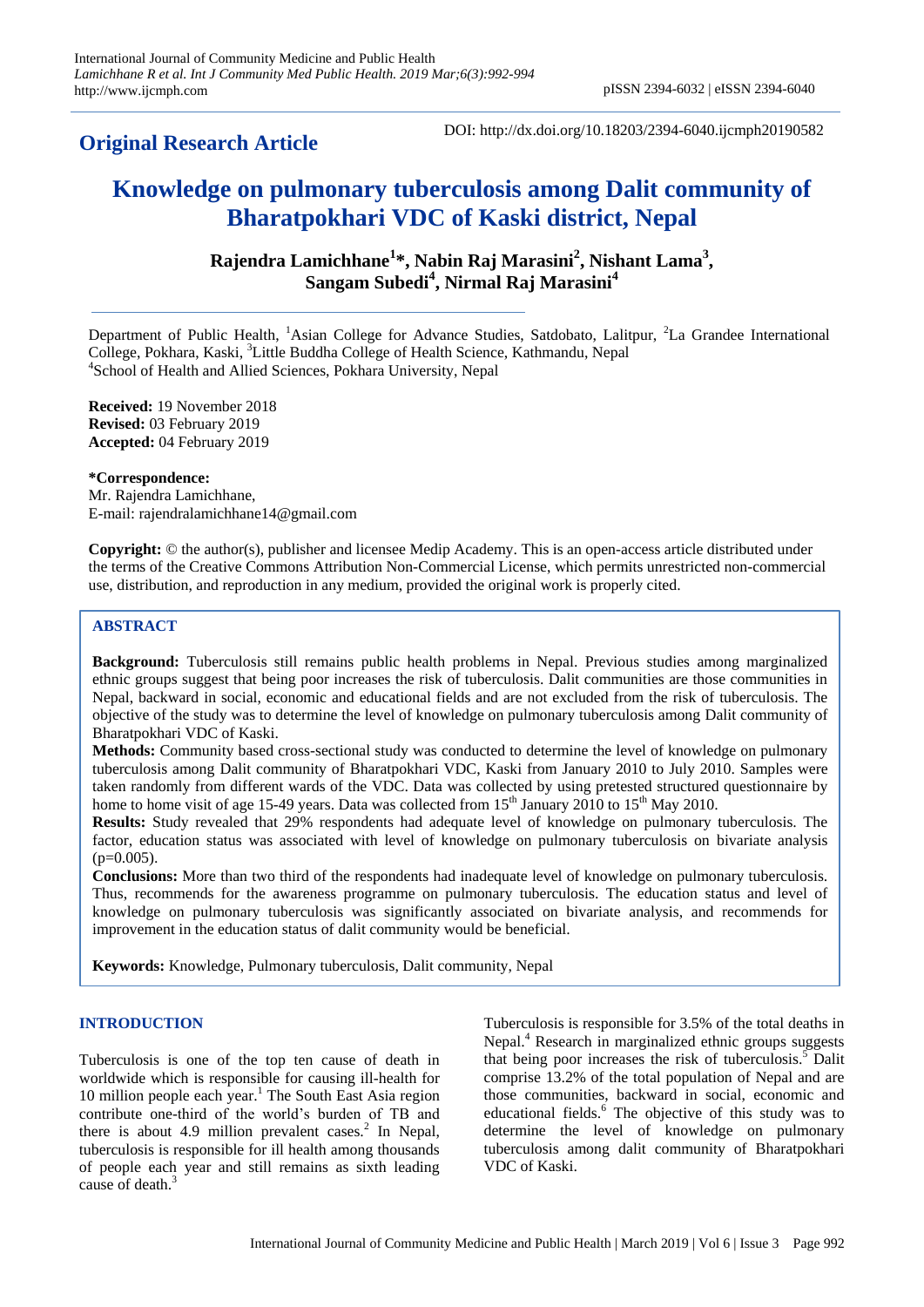#### **METHODS**

Community based cross-sectional study was designed for the duration of six months from January 2010 to July 2010 to determine the level of knowledge on pulmonary tuberculosis among Dalit community of Bharatpokhari VDC, of Kaski district. Dalit male and female age 15-49 years were included in the study and respondents those who refuses to give informed consent were excluded from the study. Sample size was calculated by taking the prevalence of 50% percent, where 95% confidence interval, 10% permissible error and 10% non-response rate. Sample size was calculated by using the formula  $n = \frac{z_2pq}{dq}$  where, Z=1.96 (the Z score value while confident interval is 95%), d=10 percent of prevalence and with 10% non-response rate, the sample size was come to be 106 therefore, total 110 samples were taken for the study. Kaski was chosen purposively, Bharat pokhari VDC was chosen randomly as a selected area. Samples were taken randomly form different wards of the Bharatpokhari VDC. To select the first sample form the ward, spin the pen technique was carried out in the main chowk of the ward. From the direction, shown by the pen, every person fulfilling the illegibility criteria was taken as a sample unit and hence, samples were taken from different wards until the desired sample size was completed, Data was collected by face to face interview method with the help of pretested structured questionnaire. Structured questionnaire was maintained through extensive literature review. The questionnaire developed in English was translated into Nepali Language by two experts and back to English language with the help of third expert. Pretesting of questionnaires was done by taking 11 study subjects (10% of total sample of the study) in Rupakot VDC. Cronbach's alpha of knowledge on pulmonary tuberculosis was found to be 0.78. Data was checked and edited in the same day after completion of the interview with every respondent. Data was coded and entered into excel sheet and statistical package for social science (SPSS) 16 version was used for data analysis. In univariate analysis**,** frequency and percentage were calculated and in bivariate analysis, chisquare test was used to assess the relationship between categorical independent and depended variables. During the study, verbal consent was taken from the respondents. Throughout the study, respect was given to the culture of the Dalit community and no harm was provided. To determine the level of knowledge on pulmonary tuberculosis, question was asked on heard about tuberculosis, type of disease, route of transmission, symptoms of pulmonary tuberculosis, heard about DOTS, knowledge on time duration of treatment of pulmonary tuberculosis, knowledge on free availability of tuberculosis medicine in the government health facility, and preventive measures of tuberculosis. Total score of knowledge on pulmonary tuberculosis was 17. Respondent scoring >8.5 score was taken as adequate knowledge and respondents scoring <8.5 score was taken as inadequate knowledge.

#### **RESULTS**

The minimum age of the respondents was fifteen years and maximum age was 49 years. Thirty one percent of the respondents were male and 69% were female. Almost 43% respondents were illiterate and 57.3 % were literate (Table1).

## **Table 1: Socio-demographic characteristics of the respondents (n=110).**

| <b>Characteristics</b>              | <b>Categories</b> | <b>Frequency</b> | $(\%)$ |
|-------------------------------------|-------------------|------------------|--------|
| Age of the<br>respondents<br>(year) | $15-19$           | 17               | 15.5   |
|                                     | $20 - 24$         | 17               | 15.5   |
|                                     | $25 - 29$         | 19               | 17.3   |
|                                     | $30 - 34$         | 12               | 10.9   |
|                                     | 35-39             | 15               | 13.6   |
|                                     | $40 - 44$         | 16               | 14.5   |
|                                     | 45-49             | 14               | 12.7   |
| <b>Sex</b>                          | Male              | 34               | 31.0   |
|                                     | Female            | 76               | 69.0   |
| <b>Education</b><br>status          | Illiterate        | 47               | 42.7   |
|                                     | Literate          | 63               | 57.3   |

Hundred percent respondents had heard about tuberculosis. Almost 43% of the respondents replied radio as a source of information on pulmonary tuberculosis, whereas 40% from friends, 36.3% from television and 31.8% replied neighbor as a source of information on pulmonary tuberculosis (Table 2).

#### **Table 2: Heard about and source of information on pulmonary tuberculosis (n=110).**

| <b>Characteristics</b>                                    | <b>Categories</b> | <b>Frequency</b> | $($ %) |
|-----------------------------------------------------------|-------------------|------------------|--------|
| <b>Heard about</b><br>pulmonary<br>tuberculosis           |                   | 110              | 100.0  |
| Source of<br>information on<br>pulmonary<br>tuberculosis* | Radio             | 47               | 42.7   |
|                                                           | Friend            | 44               | 40.0   |
|                                                           | Television        | 40               | 36.3   |
|                                                           | Neighbour         | 35               | 31.8   |

\*=Multiple response.

Majority (71%) of the respondents had inadequate level of knowledge on pulmonary tuberculosis (Table 3).

Education status was associated with knowledge on pulmonary tuberculosis (Table 4).

# **Table 3: Level of knowledge on pulmonary tuberculosis (n=110).**

| <b>Level of knowledge Frequency</b> |     | Percentage $(\% )$ |
|-------------------------------------|-----|--------------------|
| Inadequate                          |     |                    |
| <b>Adequate</b>                     |     |                    |
| Total                               | 110 | $\alpha$           |